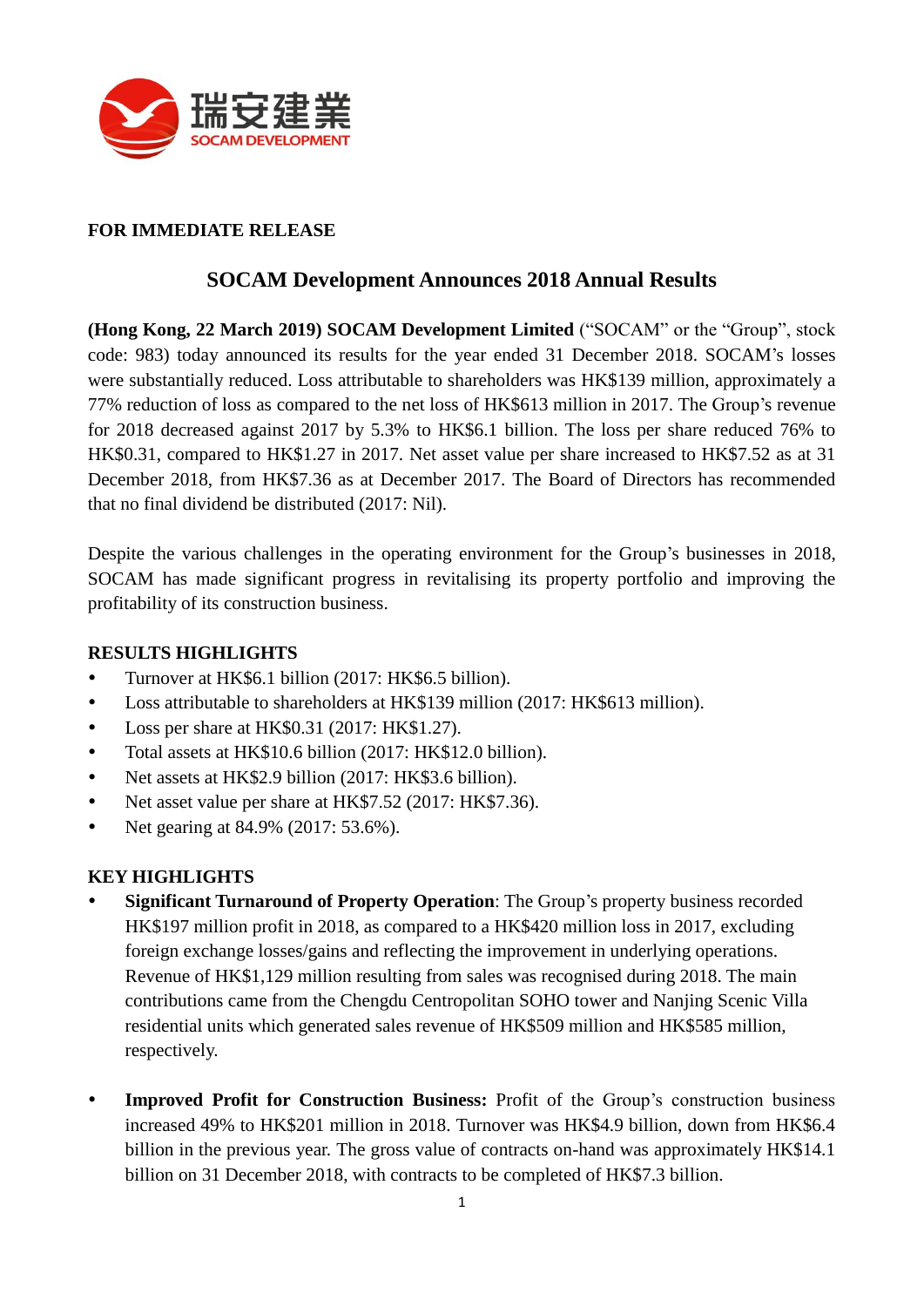

- **Foreign Exchange Losses due to Fluctuations of the Renminbi**: Foreign exchange translation losses on the Group's Renminbi-denominated property assets totalling HK\$115 million were recorded, and a marked-to-market foreign exchange loss of HK\$57 million on the US\$225 million currency hedging contracts, matured in March and May 2018, were recognised, in contrast to the foreign exchange gains of HK\$143 million and the marked-to-market loss of currency hedging contracts of HK\$174 million in 2017 respectively.
- **Purchase of Commercial Building in Kwun Tong:** In November SOCAM announced the purchase of a commercial building with 2,600 square metres GFA in Kwun Tong, Hong Kong, at an agreed property price of HK\$303.5 million. The purchase, financed by the Group's internal resources and available banking facilities, was completed on 18 December 2018.
- **Completion of Share Buy-back Offer:** To enhance shareholder value, in May 2018 SOCAM announced a conditional cash offer to buy back 100 million shares of the Company at HK\$2.5 per share, representing a discount of approximately 66% to the net asset value per share of HK\$7.36 as at 31 December 2017. The transaction was completed in August 2018. As a result of the share buy-back, the Group's pro forma net asset value per share as at 31 December 2017 increased by approximately 17%. The offer provided an opportunity for those minority shareholders who wish to realise part of their investment in the Company at a premium over the prevailing market price.

#### **BUSINESS REVIEW**

#### **Property – Turning Around to Profitability**

Sales of SOHO units at Chengdu Centropolitan and residential units at Nanjing Scenic Villa met with positive market demand. Chengdu Centropolitan SOHO tower were relaunched in January 2018, and all units, with a total GFA of 32,080 square metres, had been sold as at 31 December 2018. 494 units were handed over to buyers during the year, achieving turnover of HK\$509 million. At Nanjing Scenic Villa, 94 villas with a total GFA of approximately 29,210 square metres were handed over during the year, generating revenue of HK\$585 million.

The Group continued to push forward the leasing activity of its investment properties in the Chinese Mainland. After progressive completion of the asset enhancement programme of four shopping malls with a combined developable GFA of 189,800 square metres, both rental and occupancy rates grew. As of 31 December 2018, occupancy rates for Chengdu Centropolitan, Chongqing Creative Concepts Center, Shenyang Tiandi and Tianjin Veneto Phase 1, were 83%, 93%, 80% and 83%, respectively. Leasing of the Chengdu office tower was satisfactory. As at 31 December 2018, the tower was 91% let, compared with 56% as at 31 December 2017.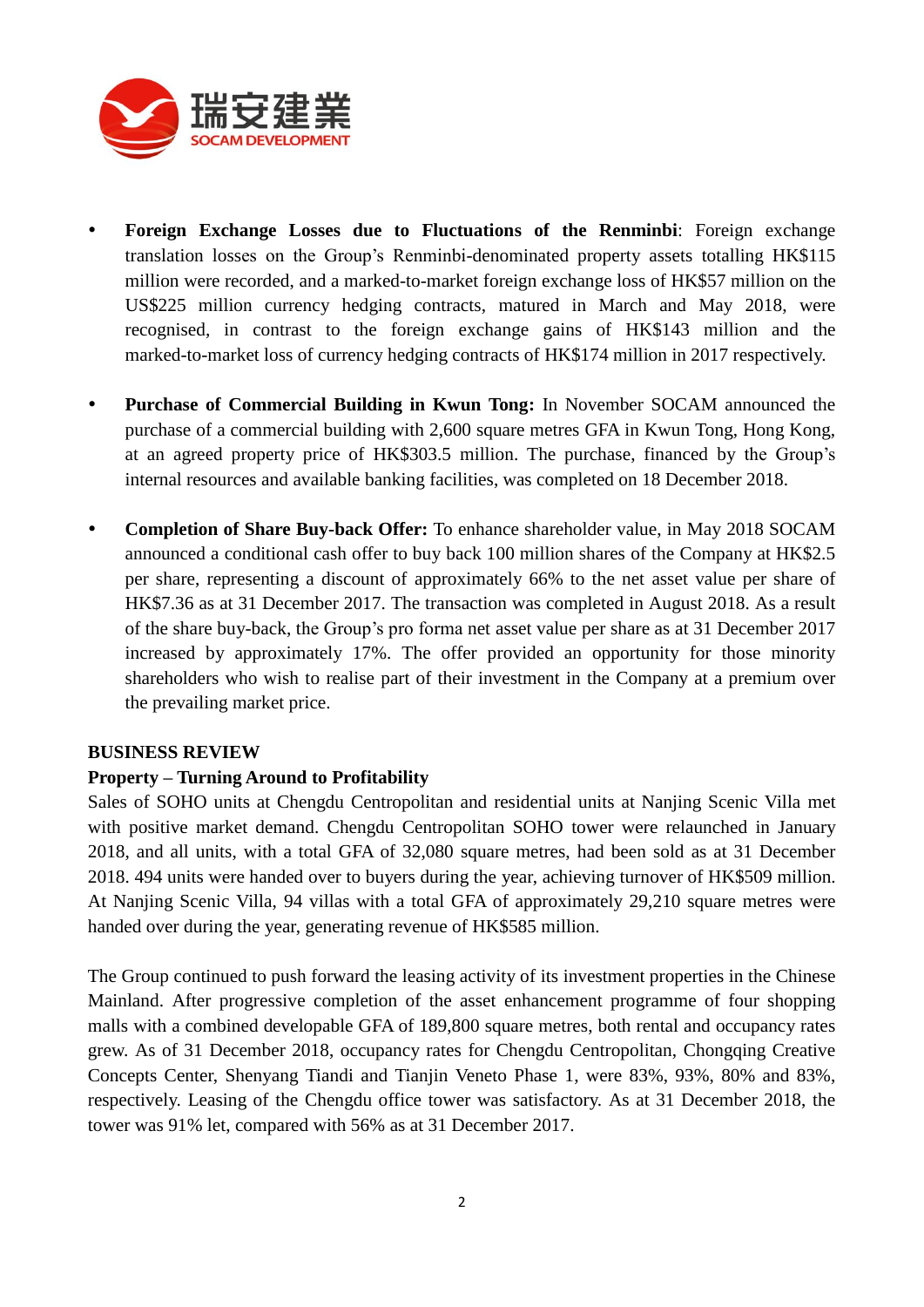

Total gross rental income of our retail and office properties, stated before deduction of applicable taxes, was approximately RMB50 million during the year, up from RMB24 million in 2017. This was mainly due to the leasing of the office tower and mall at Chengdu Centropolitan and the improved contribution from Tianjin Veneto's retail mall following its refurbishment.

On the back of the more favourable market conditions, SOCAM is progressing with the construction and development of Tianjin Veneto Phase 2 and Nanjing Scenic Villa Phase 3. The Group began construction of Phase 2 of Tianjin Veneto with a further 49,400 square metres GFA of retail and SOHO space to be developed. Strata-title sales of approximately 300 retail shops out of a total of 486 units were launched in stages in January 2019. To date, committed sales revenue has exceeded RMB100 million, in line with expectations. Construction of Phase 3 of Nanjing Scenic Villa, consisting of six commercial blocks with a developable GFA of approximately 17,000 square metres, is underway.

#### **Construction – Improved Profit**

Profit of SOCAM's construction business increased 49% to HK\$201 million in 2018, compared to HK\$135 million in 2017. Turnover was HK\$4.9 billion, down from HK\$6.4 billion in the previous year. The decrease in turnover was mainly attributable to the completion of the substantial contract for the construction of the Hong Kong Children's Hospital in late 2017 and the completion of the Public Rental Housing Development at So Uk Estate Phase 2 in 2018.

The gross value of contracts on-hand was approximately HK\$14.1 billion as at 31 December 2018, with contracts to be completed of HK\$7.3 billion, compared with HK\$18.5 billion and HK\$9.8 billion respectively as at 31 December 2017.

Over the year, SOCAM secured a total of HK\$2.0 billion new contracts, compared with new contracts of HK\$6.8 billion in 2017. This significant fall in value of new construction business was largely due to there being fewer sizeable projects available in the market over the reporting year. The highlight of tender success was the award of the main contract works for the Central Market by the Urban Renewal Authority, worth HK\$494 million. Pat Davie, our interior fit-out arm, secured a total of 28 new contracts with an aggregate value of around HK\$666 million across the commercial, retail and hospitality sectors.

SOCAM's existing projects continued to make progress in 2018, including the design and construction of the Junior Police Officers Married Quarters at Fan Garden, Fanling; public housing projects in Wai Tai Sin, Shek Kip Mei and Chai Wan, and several maintenance contracts. As at 31 December 2018, a total of 62 contracts were underway in Hong Kong, as well as 19 contracts in Macau.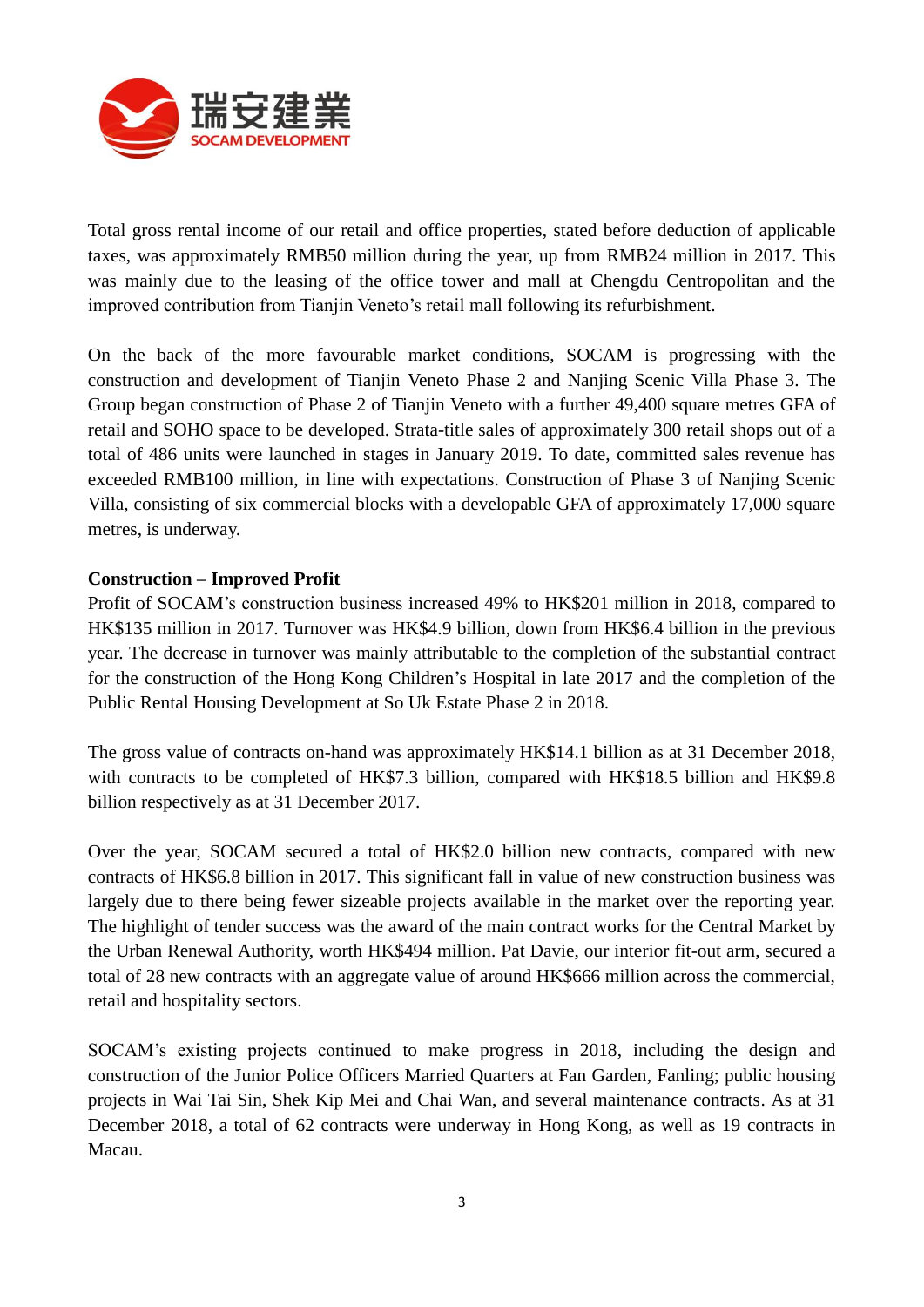

Major construction contracts completed during the year included the construction of Public Rental Housing at So Uk Phases 1 & 2 and construction of a Home Ownership Scheme at Kai Tak Site. Pat Davie completed contracts worth a total of HK\$851 million during the year, for clients including City of Dreams and Wynn Palace in Macau, and for projects including Nova City Phase 5, and the HK\$310 million refurbishment and fit-out contract for Taikoo Place Phase 2A.

## **OUTLOOK**

China's economy is expected to slow slightly in 2019 in the wake of growing global headwinds and unresolved trade tensions with the US. The residential property market is predicted to cool as control measures of the Central Government continue to bite, but demand for high-quality developments is likely to remain firm. Retail sales are expected to remain relatively strong in 2019, although the traditional retail sector faces ongoing challenges from e-commerce. The economies of both Hong Kong and Macau are likely to be impacted by the slowdown of China's economy and growing tensions with its trading partners.

SOCAM intends to build on its asset enhancement strategy in 2019 and has identified a number of key disposal targets, namely the office tower at Chengdu Centropolitan, as well as interests in the Nanjing cement grinding mill and the Kaili cement plant in Guizhou. In addition, the Group has launched sales of car parking spaces at Chengdu Centropolitan and will conduct further strata-title sales of retail units at Tianjin Veneto Phase 2. In the retail sector, the Group is well positioned to deal with increased competition following the revamp of its malls in the Chinese Mainland, bringing consumers a 'lifestyle experience' with enhanced leisure and food & beverages offerings. SOCAM will strive to refine its tenant mix further in order to increase occupancy rates and rental income.

The construction sector in Hong Kong continues to face issues, namely manpower shortage, rising material costs and high level of competition. Despite these market challenges, SOCAM foresees tendering opportunities ahead. The HKSAR Government has set a target to provide 315,000 public housing units over 10 years, which is expected to lead to a steady flow of new public housing contracts from the Hong Kong Housing Authority. Tenders for government offices, schools and hospitals are also in the pipeline, from which the Group's construction division is well-placed to benefit, although competition will be intense. In Macau, gaming is expected to remain the main driver of the economy, supported by the tourism and retail sectors, which will create ongoing opportunities for Pat Davie with its long-established fit-out experience in these sectors.